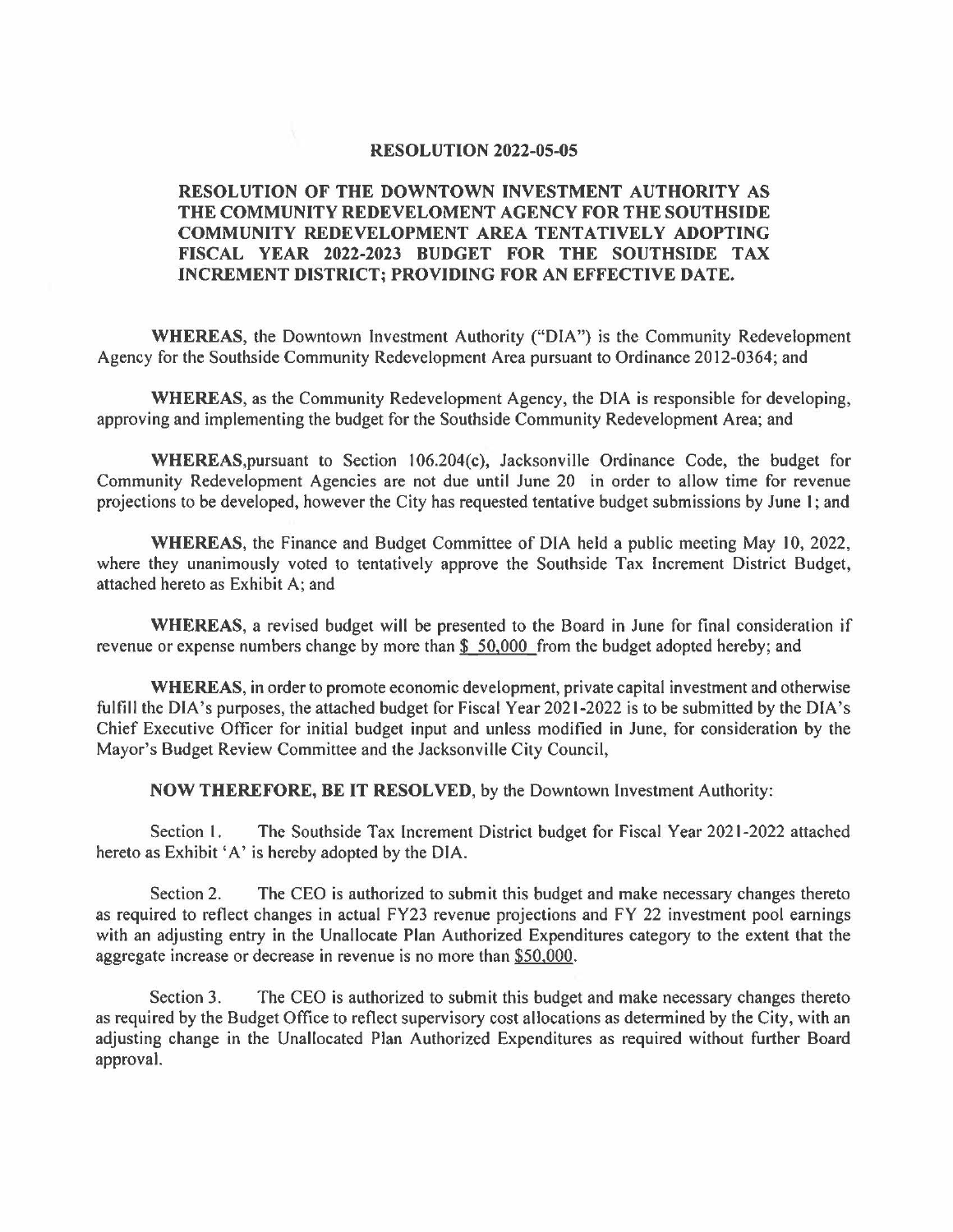RESOLUTION 2022-05-05 PAGE2OF2

Section 4. This Resolution shall become effective on the date it is signed by the Chair of the DIA Board.

### WITNESS: **DOWNTOWN INVESTMENT AUTHORITY**

Dynner h

A<br> *N. Braxton Gillam, IV, Esq., Chairman*<br>
Date W. Braxton Gillam, IV, Esq., Chairman

VOTE: In Favor: 9 Opposed: *O* Abstained: <u>*D*</u>